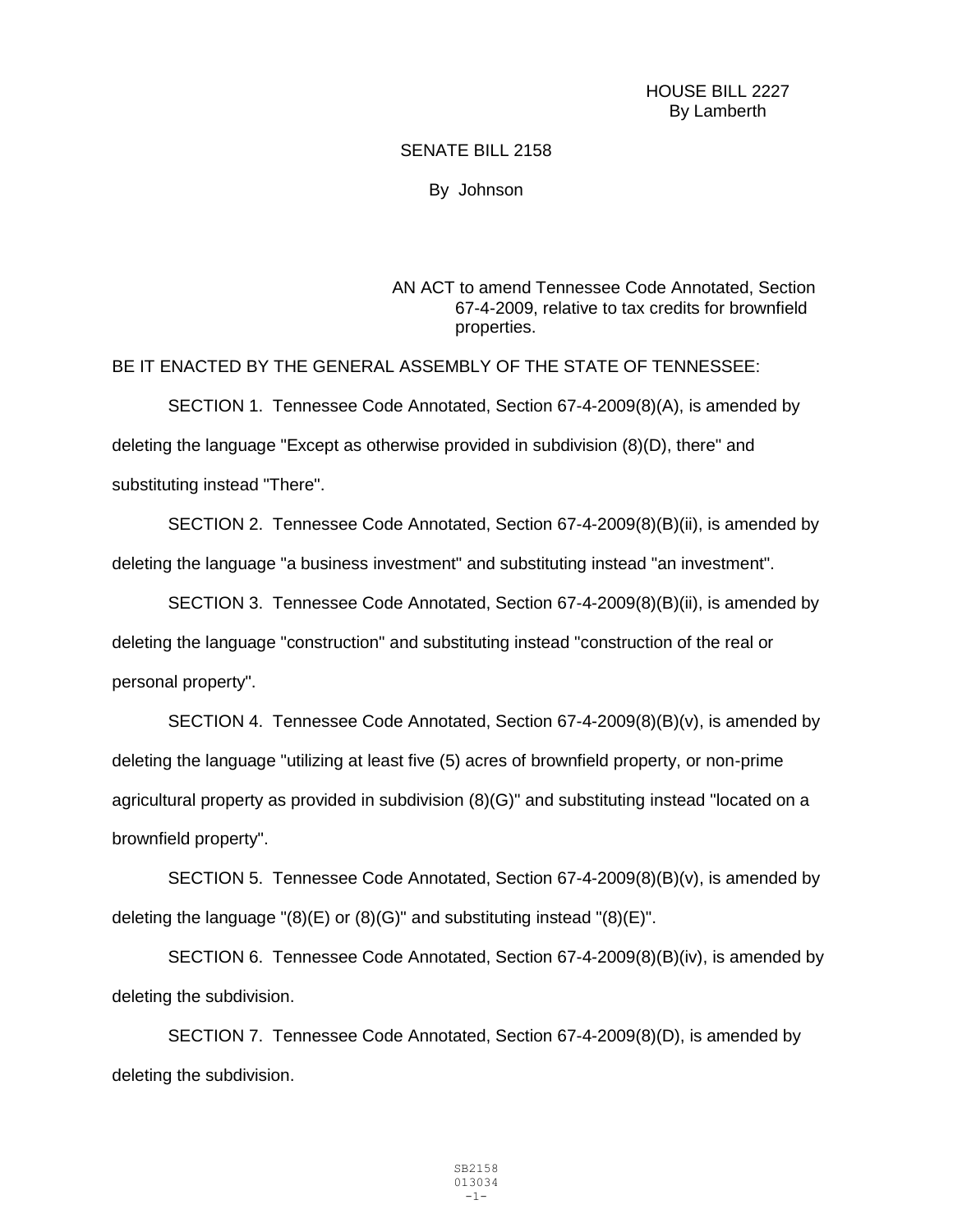SECTION 8. Tennessee Code Annotated, Section 67-4-2009(8)(E)(i), is amended by deleting the language "or the enhanced credit provided in subdivision (8)(D);" and substituting instead a period.

SECTION 9. Tennessee Code Annotated, Section 67-4-2009(8)(E)(i), is amended by adding the following language before the semicolon at the end of the subdivision:

. The plan must describe the capital investment to be made toward the qualified development project within the investment period and also include a determination by the commissioner of finance and administration, the commissioner of revenue, and the commissioner of economic and community development pursuant to subdivision (8)(H) that the credit is in the best interest of the state

SECTION 10. Tennessee Code Annotated, Section 67-4-2009(8)(E)(ii), is amended by deleting the subdivision.

SECTION 11. Tennessee Code Annotated, Section 67-4-2009(8)(F), is amended by deleting the subdivision and substituting instead the following:

(F) In order to receive the credit, the taxpayer must submit a claim for the credit, along with documentation as required by the commissioner showing that the capital investment was made toward the qualified development project during the investment period. The taxpayer shall not be eligible to receive the credit until the minimum capital investment required by subdivision  $(8)(B)(v)$  has been met;

SECTION 12. Tennessee Code Annotated, Section 67-4-2009(8)(G), is amended by deleting the subdivision and substituting instead the following:

(G) The commissioner shall review the claim for the credit and notify the taxpayer of the approved tax credit amount. The taxpayer may not take the credit until the commissioner has notified the taxpayer of the approved amount;

SECTION 13. Tennessee Code Annotated, Section 67-4-2009(8)(H), is amended by deleting the subdivision and substituting instead the following: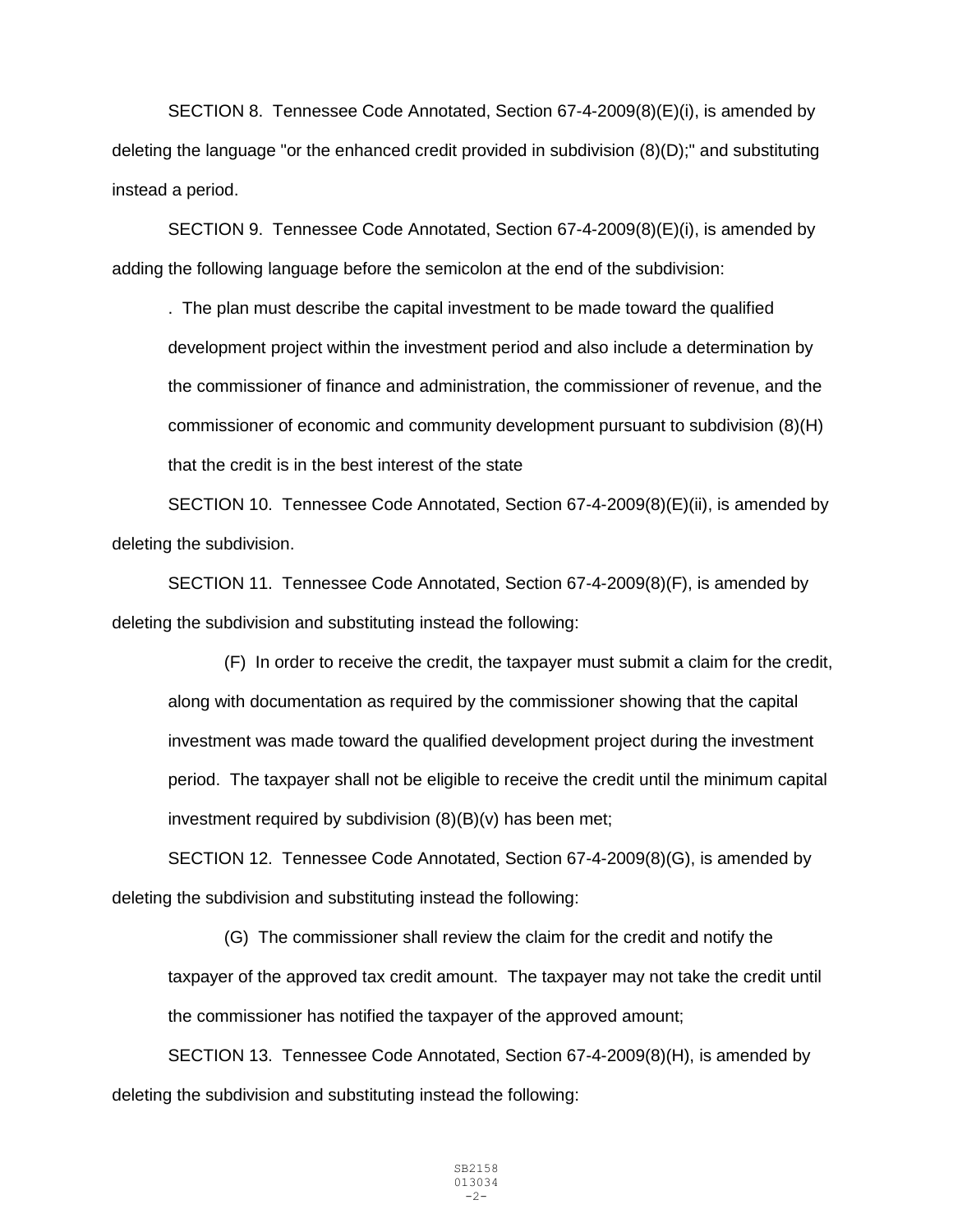(H) Notwithstanding any provision of this subdivision (8) to the contrary, no credit shall be allowed unless the commissioner of finance and administration, the commissioner of revenue, and the commissioner of economic and community development determine, in their sole discretion, that the credit is in the best interest of the state. For purposes of this subdivision (8)(H), "best interest of the state" means a determination by the commissioner of finance and administration, the commissioner of revenue, and the commissioner of economic and community development that the qualified development project is a result of the credit provided in subdivision (8)(A) and that the economic benefits to this state resulting from the qualified development project outweigh the anticipated amount of the credit; and

SECTION 14. Tennessee Code Annotated, Section 67-4-2009(8), is amended by adding the following as a new subdivision (I):

(I) For a qualified development project in which the taxpayer receives the brownfield property from a county, municipality, or industrial development board as defined in § 7-53-101 for a sale price of less than one dollar (\$1.00), the amount of any credit authorized under this subdivision (8) is fifty percent (50%) of the most recent purchase price of the brownfield property that was paid by the county, municipality, or industrial development board; and

SECTION 15. Tennessee Code Annotated, Section 67-4-2009, is amended by adding the following as a new subdivision (9):

(9)

(A) Notwithstanding subdivision (8), there shall be allowed against the sum total of the taxes imposed by the franchise tax law, compiled in part 21 of this chapter, and by the excise tax law, compiled in this part, a credit equal to seventy-five percent (75%) of the purchase price of brownfield property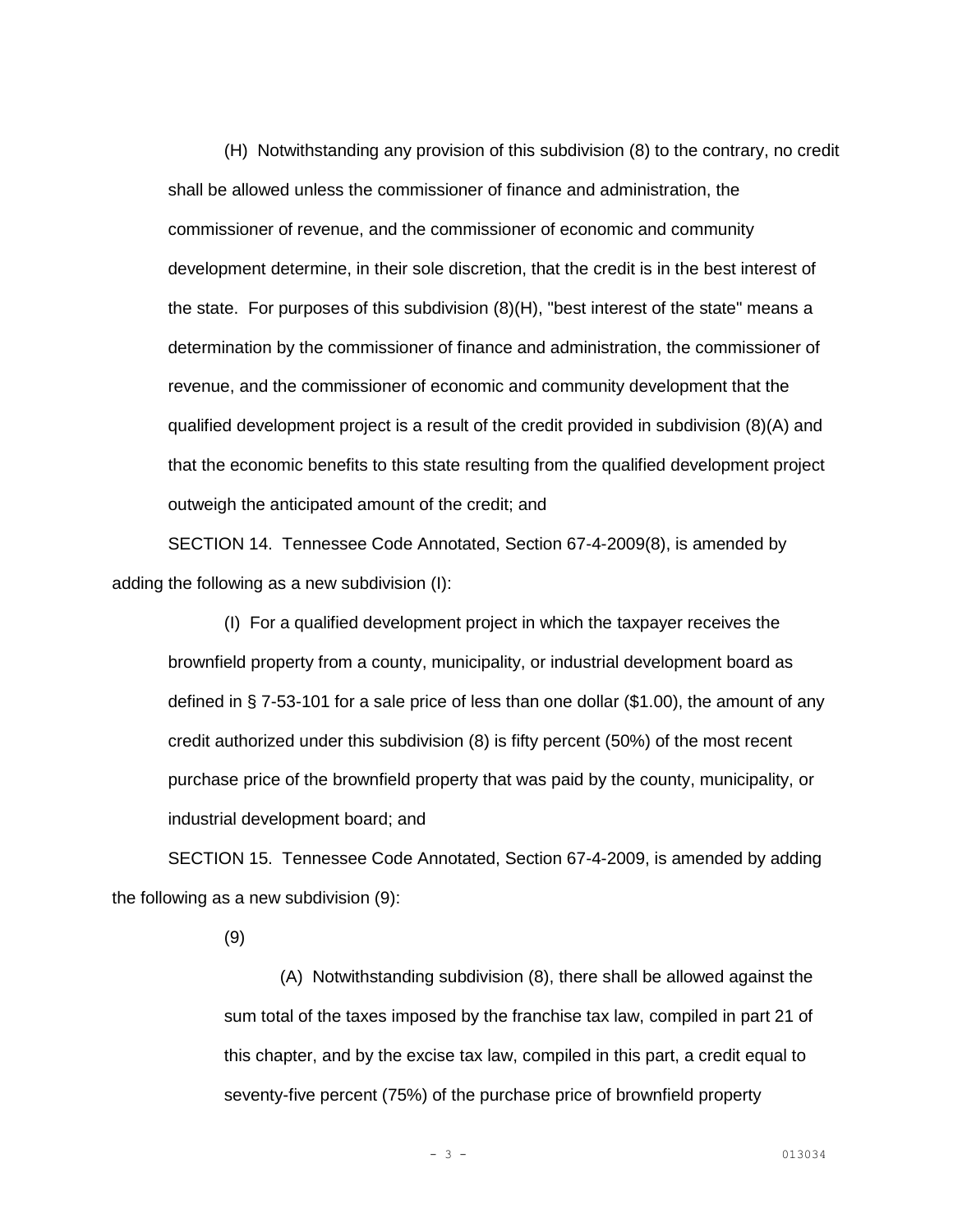purchased in a tier 3 or tier 4 enhancement county in this state during the tax period covered by the return for the purpose of a qualified development project;

(B) For the purposes of this subdivision (9), unless the context otherwise requires:

(i) "Brownfield property" means real property that is the subject of an investigation or remediation as a brownfield project under a voluntary agreement or consent order pursuant to § 68-212-224;

(ii) "Capital investment" means an investment in real property, tangible personal property, or computer software owned or leased in this state valued in accordance with generally accepted accounting principles. A capital investment shall be deemed to have been made as of the earlier of the date of payment or the date the taxpayer enters into a legally binding commitment or contract for lease, purchase, or construction of the real or personal property;

(iii) "Investment period" means a period not to exceed five (5) years from the filing of the business plan related to the required capital investment, during which the required capital investment must be made; and

(iv) "Qualified development project" means a project consisting of a capital investment of at least five million dollars (\$5,000,000), located on a brownfield property, and having a business plan approved by the commissioner of revenue in accordance with the applicable provisions of subdivision (9)(D);

(C) The credit allowed pursuant to this subdivision (9) shall apply against the excise tax imposed by this part and the franchise tax imposed by part 21 of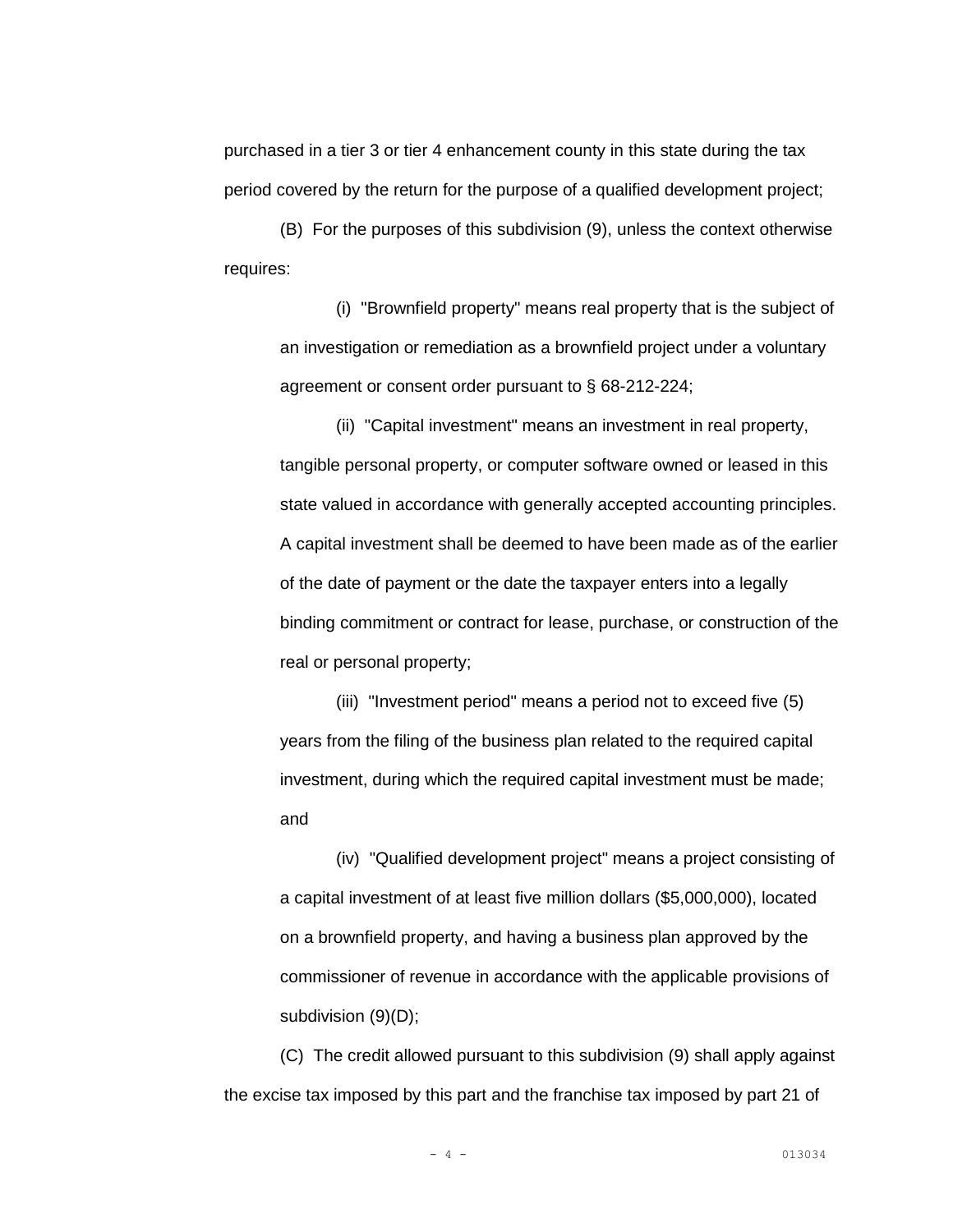this chapter; provided, however, that such credit, together with any carry-forward thereof, taken on any franchise and excise tax return shall not exceed seventyfive percent (75%) of the combined franchise and excise tax liability shown on the return before any credit is taken. Any credit authorized under this subdivision (9)(C) that is unused may be carried forward in any tax period until the credit is taken; provided, that the credit may not be carried forward for more than fifteen (15) years;

(D)

(i) The taxpayer shall file a business plan for the qualified development project with the commissioner of revenue prior to the investment period in order to qualify for the credit provided in subdivision (9)(A). The plan shall describe the capital investment to be made toward the qualified development project within the investment period and shall also include a determination by the commissioner of finance and administration, the commissioner of revenue, and the commissioner of economic and community development pursuant to subdivision (9)(G) that the credit is in the best interest of the state;

(ii) Qualifying plans shall be approved by the commissioner of revenue. At such time, an approval letter authorizing the credit, the value of the credit, and the terms of the credit shall be issued. A copy of the approval letter must be filed by the taxpayer with the department of revenue in any year in which the taxpayer utilizes the credit; and

(iii) The commissioner of revenue has the authority to conduct audits or require the filing of additional information necessary to substantiate or adjust the information contained in the business plan and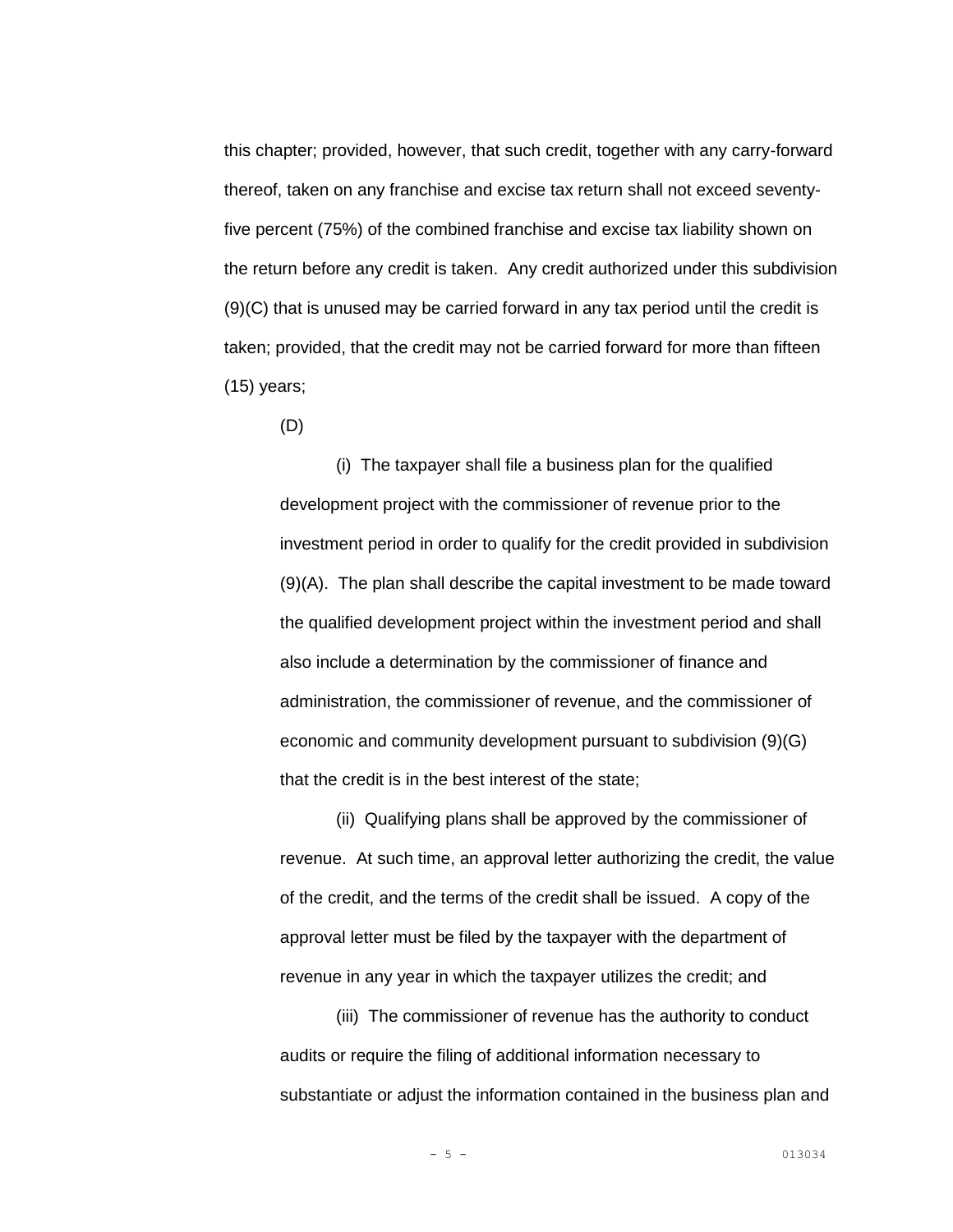to determine that the taxpayer has complied with all statutory requirements so as to be entitled to the credit pursuant to this subdivision  $(9)$ ;

(E) In order to receive the credit, the taxpayer must submit a claim for the credit, along with documentation as required by the commissioner showing that the capital investment was made toward the qualified development project during the investment period. The taxpayer shall not be eligible to receive the credit until the minimum capital investment required by subdivision (9)(B)(iv) has been met;

(F) The commissioner shall review the claim for the credit and notify the taxpayer of the approved tax credit amount. The taxpayer may not take the credit until the commissioner has notified the taxpayer of the approved amount;

(G) Notwithstanding any provision of this subdivision (9) to the contrary, no credit shall be allowed unless the commissioner of finance and administration, the commissioner of revenue, and the commissioner of economic and community development determine, in their sole discretion, that the credit is in the best interest of the state. For purposes of this subdivision (9)(G), "best interest of the state" means a determination by the commissioner of finance and administration, the commissioner of revenue, and the commissioner of economic and community development that the qualified development project is a result of the credit provided in subdivision (9)(A) and that the economic benefits to this state resulting from the qualified development project outweigh the anticipated amount of the credit; and

(H) For a qualified development project in which the taxpayer receives the brownfield property from a county, municipality, or industrial development